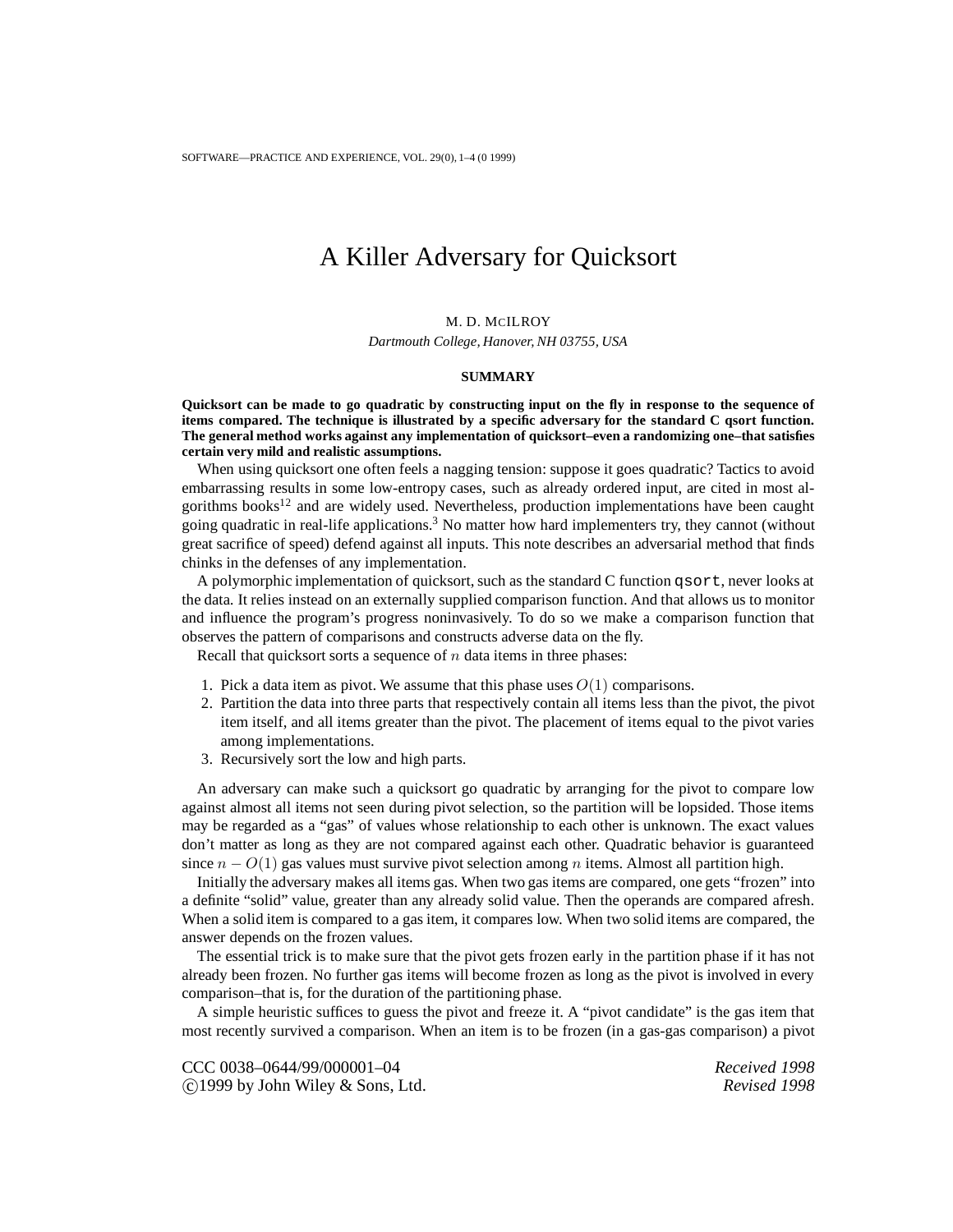## 2 M. D. MCILROY

candidate is preferred. While there may be no useful pivot candidate at the start of the partition phase, one will emerge as soon as a gas item is examined. If the pivot is already solid, the candidate doesn't matter. Otherwise, the first gas-gas comparison in the partition phase results in the pivot either getting frozen or becoming the pivot candidate. In the worst case the pivot will become frozen at the second gas-gas comparison in the partitioning phase. With at most two items getting frozen during partitioning, we are still assured that  $n - O(1)$  items will partition high.

To defend against the possibility of the subject quicksort working on copied data that may not see changes that the adversary makes, we let the subject sort pointers to immovable items instead of the items themselves. The subject and the adversary are protected from each other because the subject works on pointers while the adversary works on items. When the pointers have finally been rearranged into sorted order, the array of items holds the constructed input that drove quicksort quadratic.

The adversarial method works for almost any polymorphic program recognizable as quicksort. The subject quicksort may copy values at will, or work with lists rather than arrays. It may even pick the pivot at random. The quicksort will be vulnerable provided only that it satisfies some mild assumptions that are met by every implementation I have seen:

- 1. The implementation is single-threaded.
- 2. Pivot-choosing takes  $O(1)$  comparisons; all other comparisons are for partitioning.
- 3. The comparisons of the partitioning phase are contiguous and involve the pivot value.
- 4. The only data operations performed are comparison and copying.
- 5. Comparisons involve only input data values or copies thereof.

An invasive version of the method may be used when the caller does not control the comparison function, by bugging the comparison steps in quicksort itself.

The Appendix shows an adversary for C's qsort. The function antiqsort(n, a) constructs in array a a bad permutation of  $0..n-1$  and returns the number of comparisons qsort took to sort it. Gas is coded as the top value,  $n - 1$ , which ultimately persists in the single item that survives the last gas-gas comparison. The pointers described above are realized as indexes into an array of item values. In accordance with the C standard, the arguments of the comparison function are C pointers to these index "pointers".

The adversary is effective, as Table 1 shows. Comparison counts  $C(n)$  were measured at single values of n where  $C(n) > 10^7$ , with quadratic behavior confirmed by the truth of  $C(n) > 3.99C(n/2)$ . Remember that the table describes the effectiveness of a particular adversary, not the ultimate worstcase behavior of the implementations.

Table 1. Performance of antiqsort against various qsorts.

| Implementation    | Pivot choice      | Approximate count |
|-------------------|-------------------|-------------------|
| Digital Unix 4.0  | Arbitrary         | $0.25n^2$ (exact) |
| Irix $6.4$        | Median of three   | $0.25n^2$         |
| Bentley           | Median of medians | $0.088n^2$        |
| gcc 2.7 (Windows) | $\gamma$          | $0.097n^2$        |

Against the qsort in Digital Unix antiqsort generates inputs exemplified by Figure 1. These inputs force exactly  $\lceil n^2/4 \rceil$  comparisons for  $n > 3$ . This qsort chooses a pivot arbitrarily as the middle item in the array. By luck, it causes the adversary to freeze two items per partition–themaximum possible. Thus the size of the high side of the partition decreases by two at each recursion level. The recursion continues right down to  $n = 1$ . If n is even, the total number of comparisons at all levels is  $(n - 1) + (n - 3) + ... + 1$ , a sum of odd numbers and hence a perfect square, as observed. An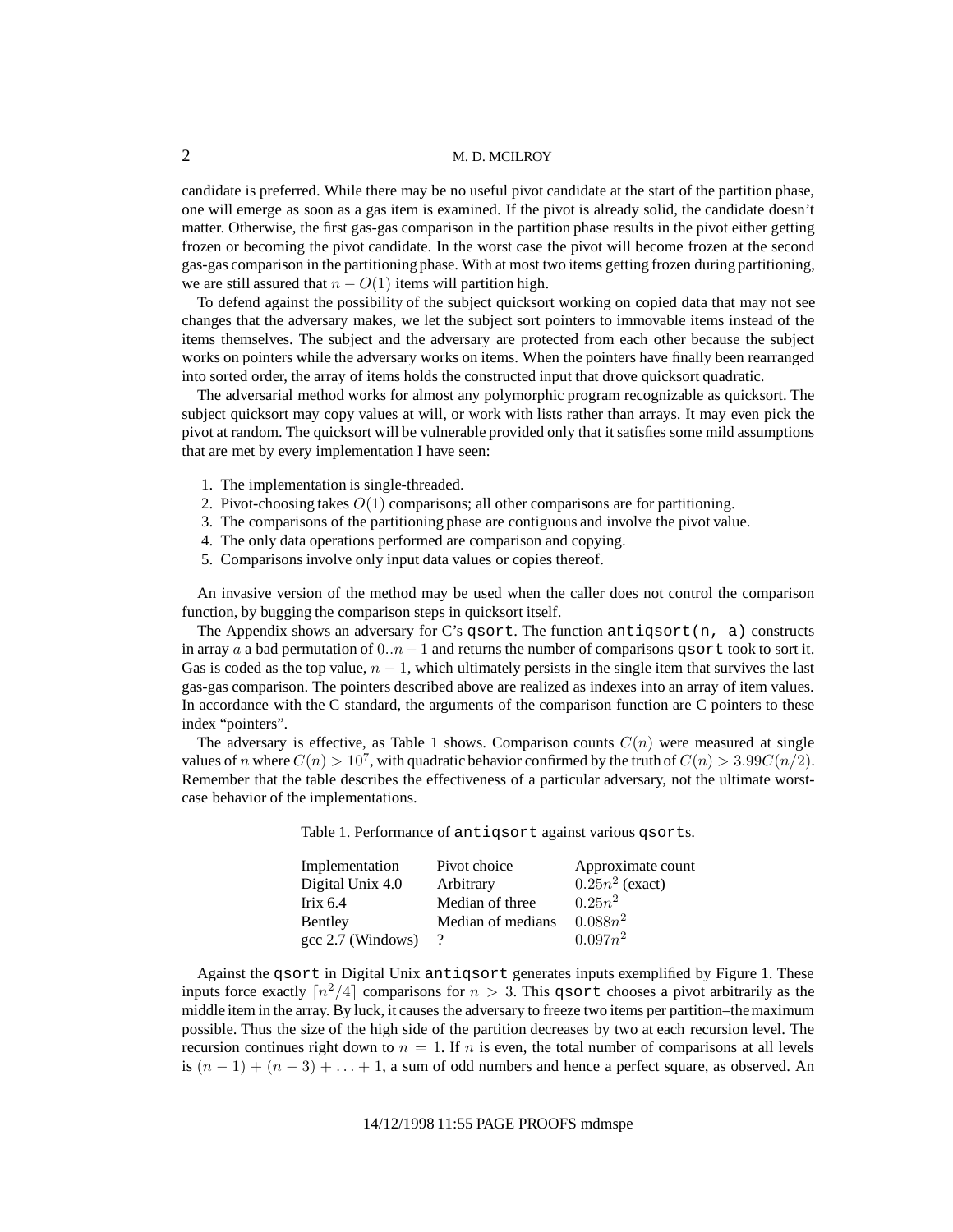

Figure 1. A 64-item adverse input for Digital Unix qsort. An end effect sets the order of items 31 and 63. Pivots, with odd values, form the right staircase. The remaining items, with even values, form 5 interleaved staircases with steps at  $2^k - 1 \mod 2^{k+1}$ , for  $k = 0.4$ . Each item in staircase k gets swapped with k different pivots during sorting.

unlucky implementation would cause only one item to be frozen at each level, giving almost twice as many comparisons. Any other arbitrary pivot choice, such as the first item or a random item, would yield similar results.

Somewhat surprisingly, Table 1 shows a median-of-three quicksort<sup>2</sup> doing no better than the (lucky) arbitrary-choice quicksort. To see why, notice that two items get frozen during an optimum computation of the median of three. One partitions low and the other is the median. Hence the size of the high side decreases by two at each level, as with arbitrary choice. The median calculation is wasted effort.

The adversary cannot push the comparison count of Bentley's  $q\text{sort}^3$  as high, because that program considers–and freezes–more items in choosing a pivot. When all considered items are gas, as is likely, the high side of the partition shrinks by six per recursion level. Thus the comparison count should be nearly a factor of 3 less than that for a median-of-three choice. Table 1 confirms this prediction.

The adversary is highly specific to quicksort. Against an insertion sort it did as badly as possible, forcing only  $n - 1$  comparisons to sort *n* items.

I thank Jon Bentley for critical reading and the referees for prompting the presentation of results.

## **REFERENCES**

- 1. Jeffrey H. Kingston, *Algorithms and Data Structures: Design, Correctness, Analysis*, Addison-Wesley, 1990.
- 2. R. Sedgewick, *Algorithms in C++*, Addison-Wesley, 1992.
- 3. J. L. Bentley and M. D. McIlroy, 'Engineering a sort function', *Software–Practice and Experience*, **23**, 1249– 1265 (1993).